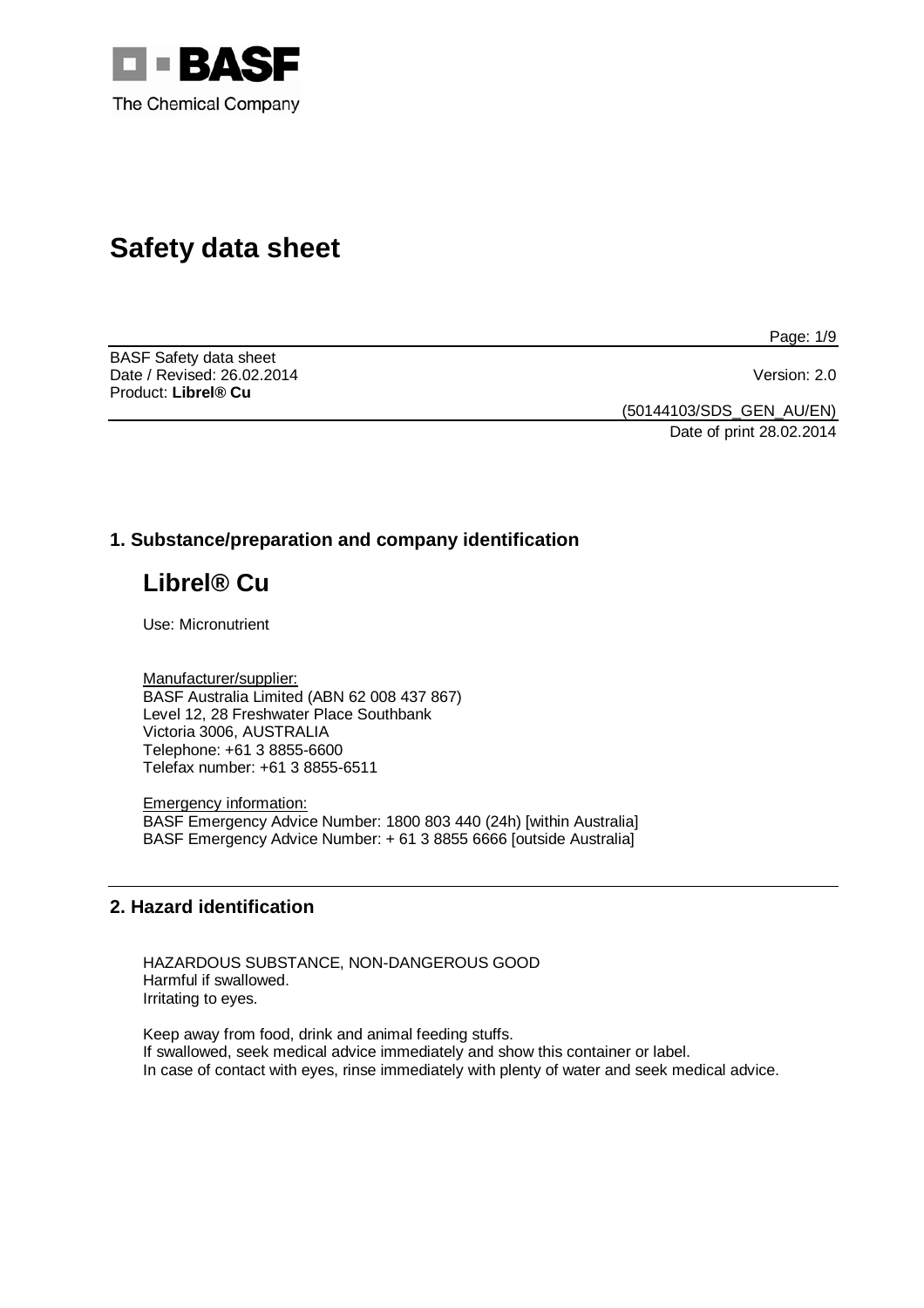Page: 2/9

BASF Safety data sheet Date / Revised: 26.02.2014 Version: 2.0 Product: **Librel® Cu**

(50144103/SDS\_GEN\_AU/EN)

Date of print 28.02.2014

# **3. Composition/information on ingredients**

#### **Chemical nature**

Cuprate(2-), [[N,N'-1,2-ethanediylbis[N-[(carboxy- .kappa.O)methyl]glycinato-.kappa.N,.kappa.O]](4- )]-, disodium, (OC-6-21)- CAS Number: 14025-15-1 EC-Number: 237-864-5

# **4. First-Aid Measures**

General advice: Remove contaminated clothing.

If inhaled: Keep patient calm, remove to fresh air, seek medical attention.

On skin contact: Wash thoroughly with soap and water.

On contact with eyes: Wash affected eyes for at least 15 minutes under running water with eyelids held open, consult an eye specialist.

On ingestion: Immediately rinse mouth and then drink 200-300 ml of water, seek medical attention.

Note to physician: Symptoms: The most important known symptoms and effects are described in the labelling (see section 2) and/or in section 11. Treatment: Treat according to symptoms (decontamination, vital functions), no known specific antidote.

# **5. Fire-Fighting Measures**

Suitable extinguishing media: dry powder, foam

Unsuitable extinguishing media for safety reasons: carbon dioxide

Specific hazards: harmful vapours, nitrogen oxides, carbon oxides Evolution of fumes/fog. The substances/groups of substances mentioned can be released in case of fire.

Special protective equipment: Wear a self-contained breathing apparatus.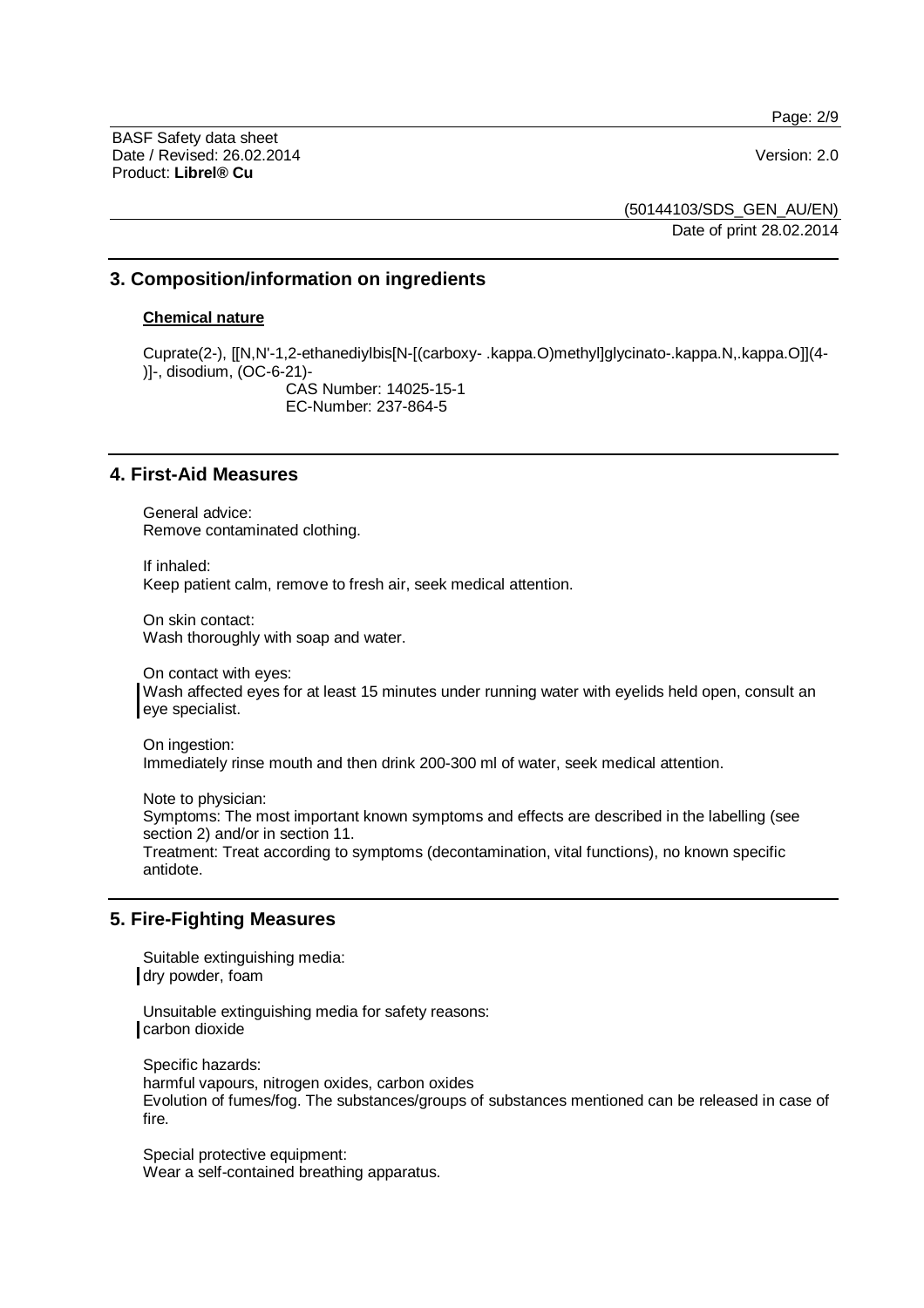Page: 3/9

BASF Safety data sheet Date / Revised: 26.02.2014 Version: 2.0 Product: **Librel® Cu**

(50144103/SDS\_GEN\_AU/EN)

Date of print 28.02.2014

Further information:

The degree of risk is governed by the burning substance and the fire conditions. Contaminated extinguishing water must be disposed of in accordance with official regulations.

# **6. Accidental Release Measures**

Personal precautions:

Use personal protective clothing. Information regarding personal protective measures see, section 8.

Environmental precautions: Contain contaminated water/firefighting water. Do not discharge into drains/surface waters/groundwater.

Methods for cleaning up or taking up: For small amounts: Pick up with suitable appliance and dispose of. For large amounts: Contain with dust binding material and dispose of. Dispose of absorbed material in accordance with regulations.

Additional information: Forms slippery surfaces with water.

# **7. Handling and Storage**

**Handling** 

Breathing must be protected when large quantities are decanted without local exhaust ventilation.

Protection against fire and explosion: Avoid dust formation. Take precautionary measures against static discharges.

Dust explosion class: none.

#### Storage

Further information on storage conditions: Keep container tightly closed and dry; store in a cool place.

# **8. Exposure controls and personal protection**

Components with occupational exposure limits

no exposure standard allocated

Personal protective equipment

Respiratory protection:

Suitable respiratory protection for lower concentrations or short-term effect: Particle filter with medium efficiency for solid and liquid particles (e.g. EN 143 or 149, Type P2 or FFP2)

Hand protection: Chemical resistant protective gloves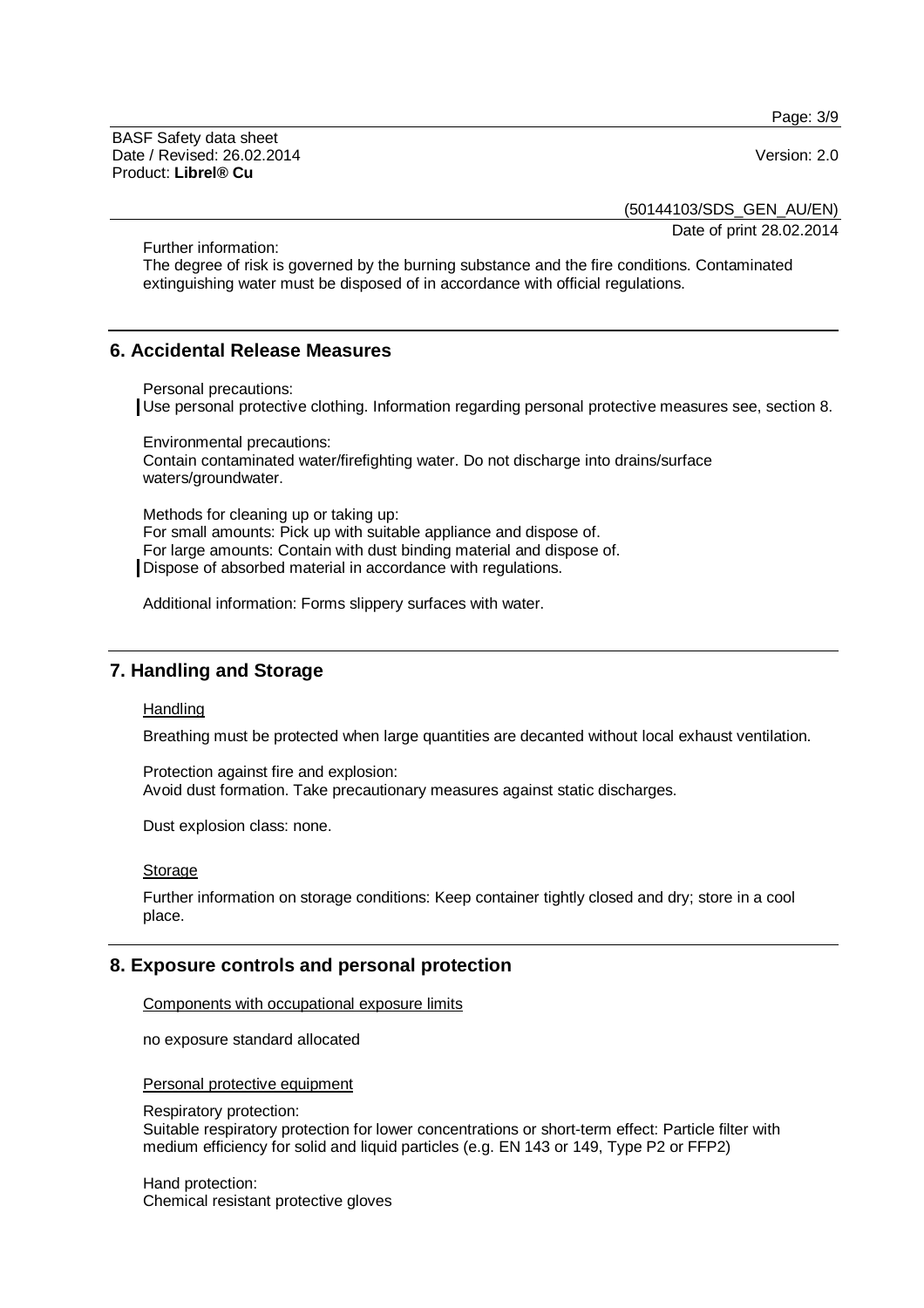BASF Safety data sheet Date / Revised: 26.02.2014 Version: 2.0 Product: **Librel® Cu**

#### Page: 4/9

(50144103/SDS\_GEN\_AU/EN)

Date of print 28.02.2014

Suitable materials also with prolonged, direct contact (Recommended: Protective index 6, corresponding > 480 minutes of permeation time according to EN 374): e.g. nitrile rubber (0.4 mm), chloroprene rubber (0.5 mm), polyvinylchloride (0.7 mm) and other Supplementary note: The specifications are based on tests, literature data and information of glove manufacturers or are derived from similar substances by analogy. Due to many conditions (e.g. temperature) it must be considered, that the practical usage of a chemical-protective glove in practice may be much shorter than the permeation time determined through testing. Manufacturer's directions for use should be observed because of great diversity of types.

Eye protection:

Safety glasses with side-shields (frame goggles) (e.g. EN 166)

Body protection:

Body protection must be chosen depending on activity and possible exposure, e.g. apron, protecting boots, chemical-protection suit (according to EN 14605 in case of splashes or EN ISO 13982 in case of dust).

General safety and hygiene measures:

Wearing of closed work clothing is recommended. No eating, drinking, smoking or tobacco use at the place of work. Handle in accordance with good industrial hygiene and safety practice.

# **9. Physical and Chemical Properties**

| Form:<br>Colour:<br>Odour:                      | free flowing fine granules<br>blue<br>odourless     |             |
|-------------------------------------------------|-----------------------------------------------------|-------------|
| pH value:                                       | $5 - 9$<br>(20 g/l)                                 |             |
| Melting point:                                  | The substance / product<br>decomposes therefore not |             |
| Boiling point:                                  | determined.                                         |             |
|                                                 | not applicable                                      |             |
| Flash point:                                    |                                                     |             |
| Lower explosion limit:                          | not applicable                                      |             |
| Upper explosion limit:                          | not applicable                                      |             |
|                                                 | not applicable                                      |             |
| Ignition temperature:                           | > 200 °C                                            | (DIN 51794) |
| Self ignition:                                  | not self-igniting                                   |             |
| Explosion hazard:<br>Fire promoting properties: | not explosive<br>not fire-propagating               |             |
| Vapour pressure:                                | < 0.000001 hPa<br>(25 °C)                           |             |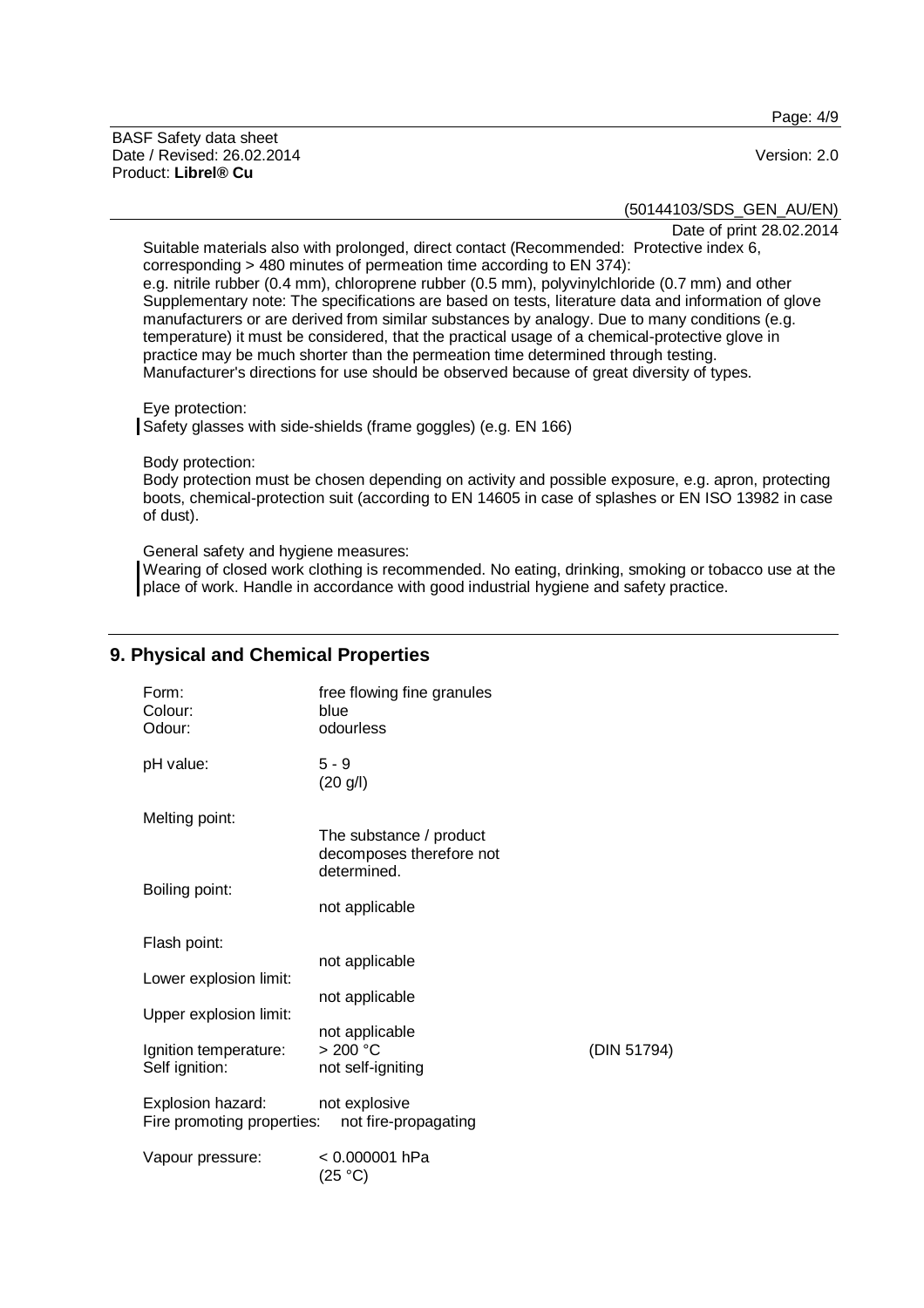Page: 5/9

BASF Safety data sheet Date / Revised: 26.02.2014 Version: 2.0 Product: **Librel® Cu**

(50144103/SDS\_GEN\_AU/EN)

Date of print 28.02.2014

| Density:              |                                                                                                                                                      |            |
|-----------------------|------------------------------------------------------------------------------------------------------------------------------------------------------|------------|
|                       | Study does not need to be<br>conducted.                                                                                                              |            |
| Bulk density:         | 600 - 900 kg/m3                                                                                                                                      |            |
| Solubility in water:  |                                                                                                                                                      |            |
| Hygroscopy:           | approx. 350 g/l<br>(20 °C)<br>The product has not been tested.<br>Partitioning coefficient n-octanol/water (log Pow): -4.1<br>(25 °C; pH value: 4.9) | (measured) |
| Viscosity, dynamic:   |                                                                                                                                                      |            |
| Viscosity, kinematic: | not applicable                                                                                                                                       |            |
|                       | not applicable, the product is a solid                                                                                                               |            |
| Other Information:    |                                                                                                                                                      |            |

If necessary, information on other physical and chemical parameters is indicated in this section.

# **10. Stability and Reactivity**

Conditions to avoid: Avoid extreme temperatures. Avoid dust formation. Avoid humidity.

Thermal decomposition:  $> 100 °C$ 

Substances to avoid: strong bases, oxidizing agents

Hazardous reactions: The product is not a dust explosion risk as supplied; however the build-up of fine dust can lead to a risk of dust explosions.

Hazardous decomposition products: No hazardous decomposition products if stored and handled as prescribed/indicated.

# **11. Toxicological Information**

## **Acute toxicity**

Assessment of acute toxicity: Of moderate toxicity after single ingestion. Virtually nontoxic by inhalation.

LD50 rat (oral): > 300 - < 2,000 mg/kg (BASF-Test)

LC50 rat (by inhalation): > 5 mg/l 4 h (OECD Guideline 436)

LD50 rat (dermal): not determined

**Irritation**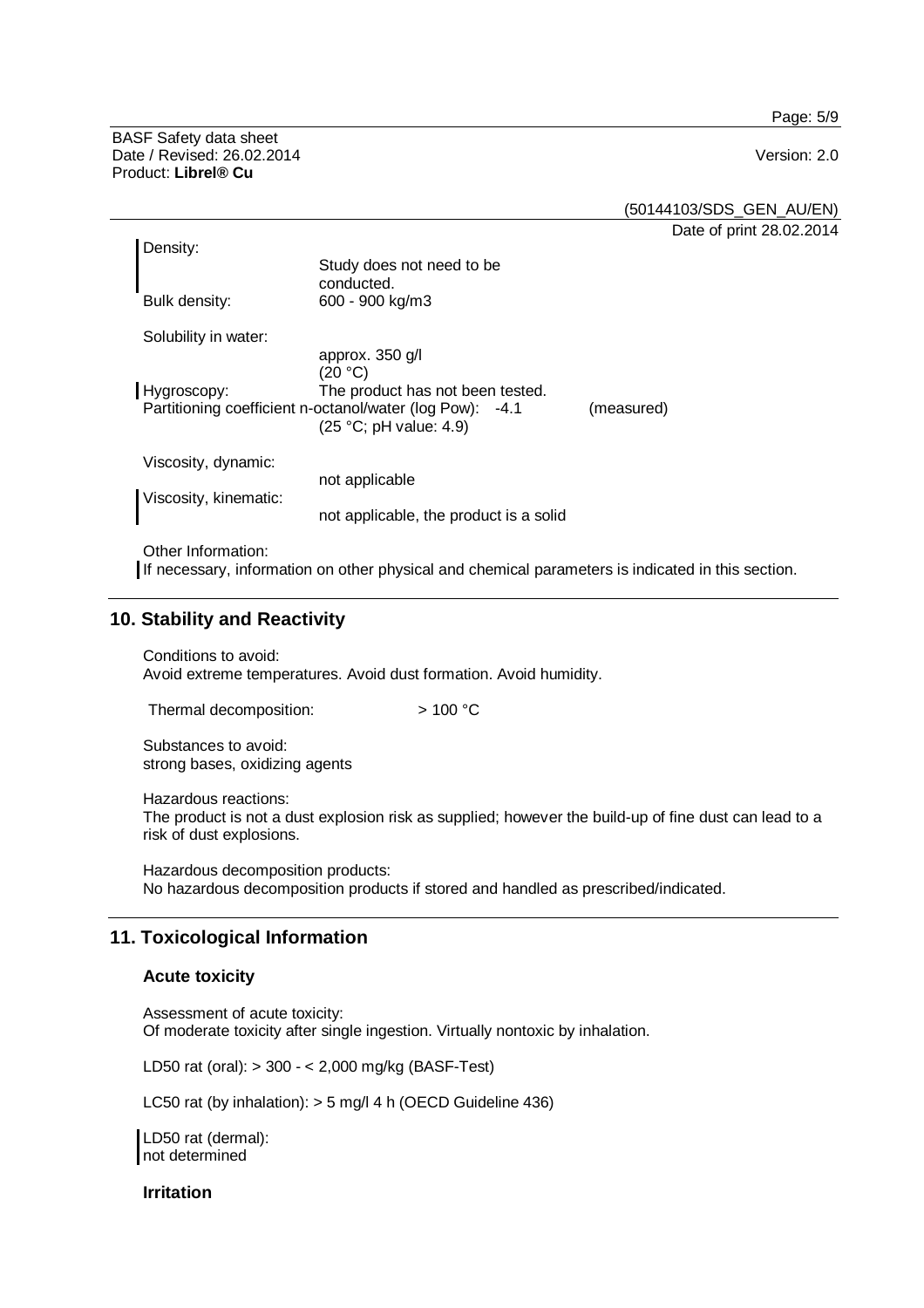Page: 6/9

BASF Safety data sheet Date / Revised: 26.02.2014 Version: 2.0 Product: **Librel® Cu**

(50144103/SDS\_GEN\_AU/EN)

Date of print 28.02.2014

Assessment of irritating effects: Eye contact causes irritation. Not irritating to the skin.

Primary skin irritation rabbit: non-irritant (OECD Guideline 404)

Primary irritations of the mucous membrane rabbit: Irritant. (OECD Guideline 405)

#### **Sensitization**

Assessment of sensitization: Skin sensitizing effects were not observed in animal studies.

### **Repeated dose toxicity**

Assessment of repeated dose toxicity:

The substance may cause damage to the liver after repeated ingestion of high doses, as shown in animal studies. The substance may cause damage to the kidney after repeated ingestion of high doses, as shown in animal studies.

#### **Genetic toxicity**

Assessment of mutagenicity:

In the majority of studies performed with microorganisms and in mammalian cell culture, a mutagenic effect was not found. A mutagenic effect was also not observed in in vivo tests. The product has not been tested. The statement has been derived from substances/products of a similar structure or composition.

#### **Carcinogenicity**

Assessment of carcinogenicity:

Results from a number of long-term carcinogenity studies are available. Taking into account all of the information, there is no indication that the substance itself is carcinogenic. The product has not been tested. The statement has been derived from substances/products of a similar structure or composition.

#### **Reproductive toxicity**

Assessment of reproduction toxicity: The results of animal studies gave no indication of a fertility impairing effect.

#### **Developmental toxicity**

Assessment of teratogenicity: No indications of a developmental toxic / teratogenic effect were seen in animal studies.

# **12. Ecological Information**

#### **Ecotoxicity**

Assessment of aquatic toxicity: There is a high probability that the product is not acutely harmful to aquatic organisms.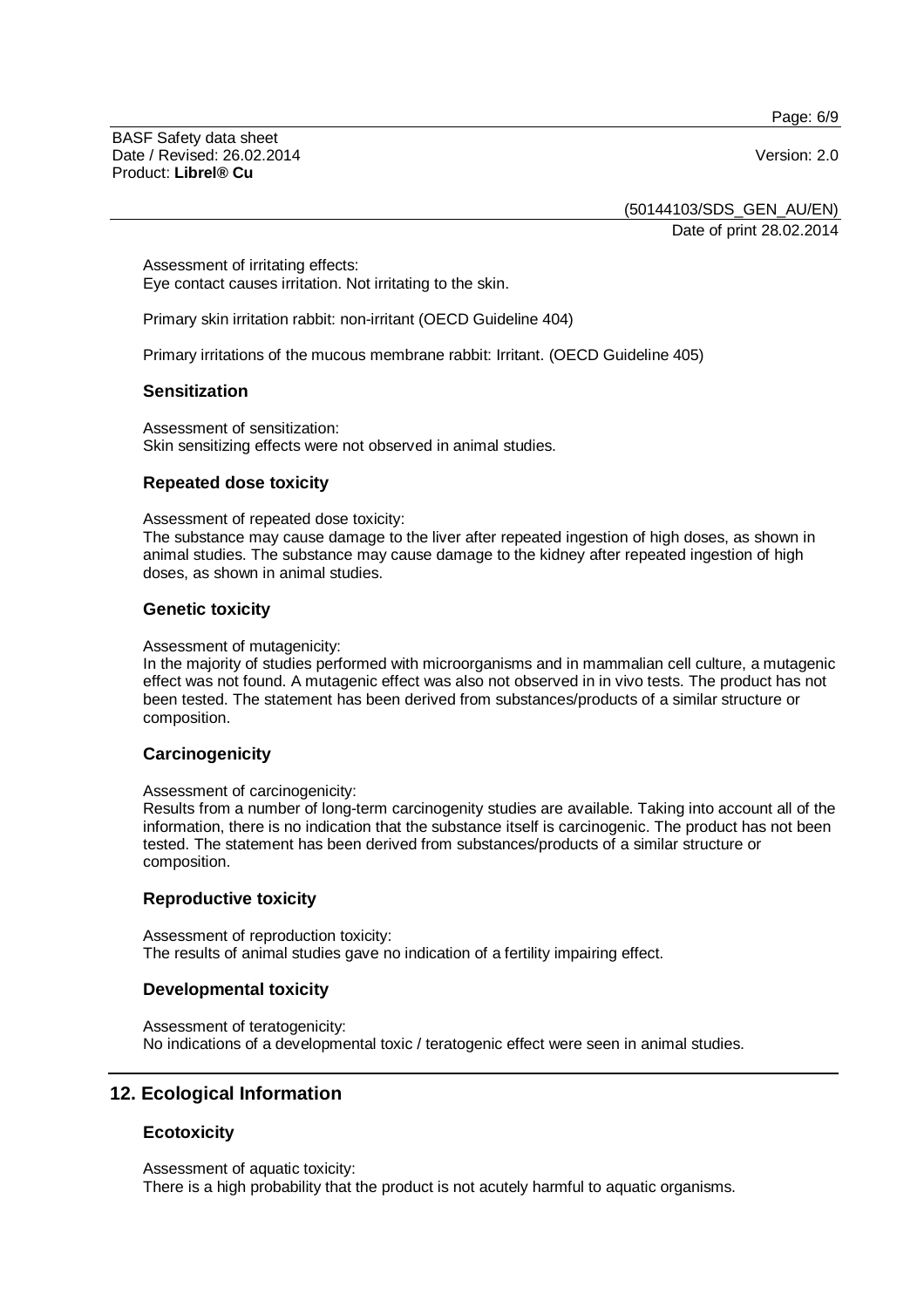Page: 7/9

BASF Safety data sheet Date / Revised: 26.02.2014 Version: 2.0 Product: **Librel® Cu**

(50144103/SDS\_GEN\_AU/EN)

Date of print 28.02.2014

Toxicity to fish: LC50 (96 h) > 100 mg/l, Lepomis macrochirus (Fish test acute)

Aquatic invertebrates:

EC50 (48 h) > 100 mg/l, Daphnia magna (OECD Guideline 202, part 1, static) The product has not been tested. The statement has been derived from substances/products of a similar structure or composition.

Aquatic plants:

EC50 (72 h) > 100 mg/l (growth rate), Pseudokirchneriella subcapitata (OECD Guideline 201, static) acute Effect The product has not been tested. The statement has been derived from substances/products of a similar structure or composition.

EC10 (72 h) > 1 mg/l (growth rate), Pseudokirchneriella subcapitata (OECD Guideline 201, static) long-term effect The product has not been tested. The statement has been derived from substances/products of a similar structure or composition.

Microorganisms/Effect on activated sludge:

No observed effect concentration (3 h) > 100 mg/l,

The product has not been tested. The statement has been derived from substances/products of a similar structure or composition.

Chronic toxicity to fish:

No observed effect concentration (35 d) > 1 mg/l, Brachydanio rerio (OECD Guideline 210, Flow through.)

The product has not been tested. The statement has been derived from substances/products of a similar structure or composition.

Chronic toxicity to aquatic invertebrates:

No observed effect concentration (21 d), > 1 mg/l, Daphnia magna (OECD Guideline 211, semistatic) The product has not been tested. The statement has been derived from substances/products of a similar structure or composition.

Assessment of terrestrial toxicity: No data available concerning terrestrial toxicity.

Soil living organisms:

LC50 (14 d) > 100 mg/kg, Eisenia foetida (OECD Guideline 207) The product has not been tested. The statement has been derived from substances/products of a similar structure or composition.

#### **Mobility**

Assessment transport between environmental compartments: The substance will not evaporate into the atmosphere from the water surface. Adsorption to solid soil phase is not expected.

#### **Persistence and degradability**

Assessment biodegradation and elimination (H2O): Poorly biodegradable.

#### **Bioaccumulation potential**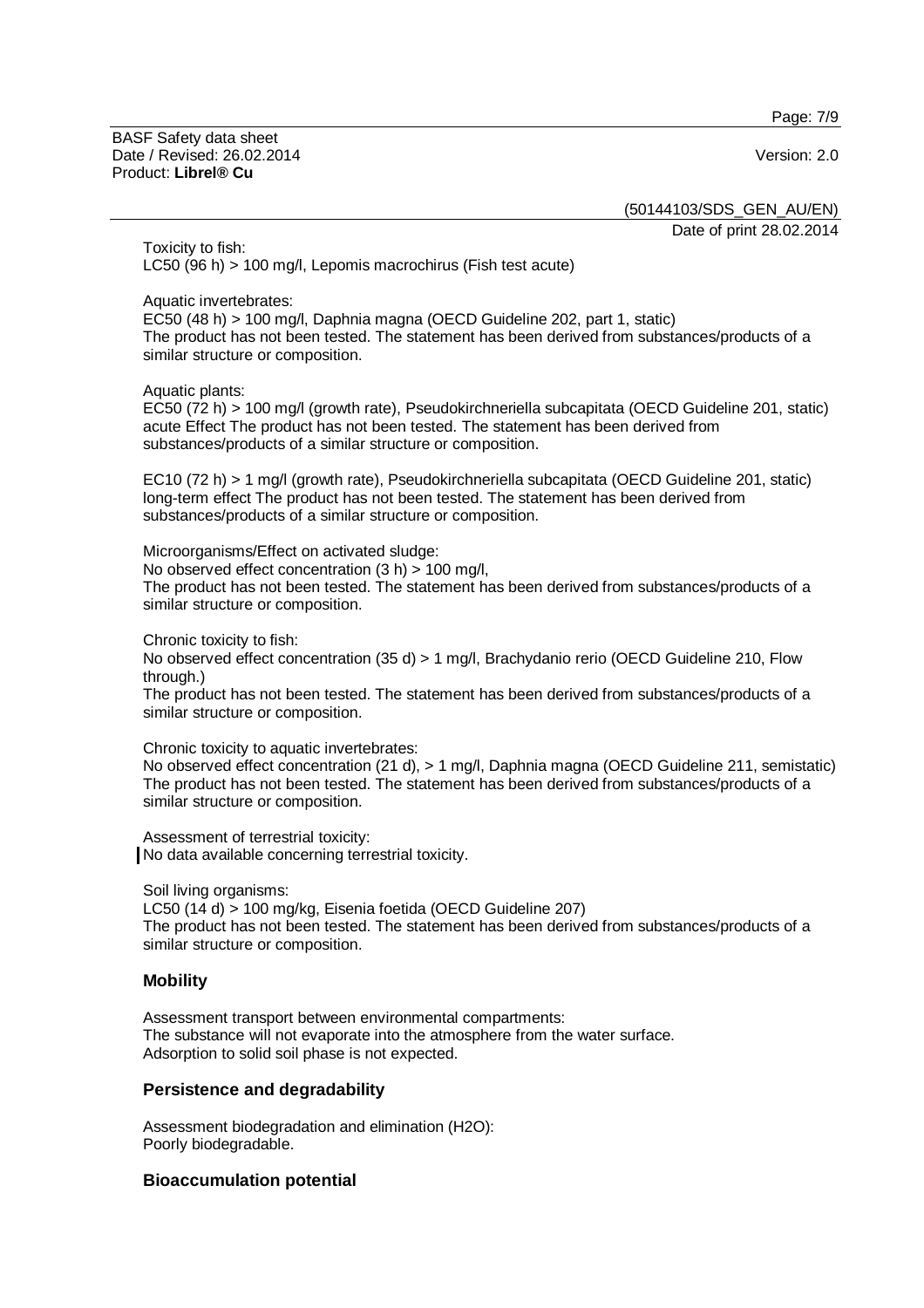Page: 8/9

BASF Safety data sheet Date / Revised: 26.02.2014 Version: 2.0 Product: **Librel® Cu**

(50144103/SDS\_GEN\_AU/EN)

Date of print 28.02.2014

Assessment bioaccumulation potential: Does not accumulate in organisms.

Bioaccumulation potential: Bioconcentration factor: approx. 1.8 (28 d), Lepomis sp. The product has not been tested. The statement has been derived from substances/products of a similar structure or composition.

### **Additional information**

Add. remarks environm. fate & pathway: Treatment in biological waste water treatment plants has to be performed according to local and administrative regulations.

# **13. Disposal Considerations**

Must be disposed of or incinerated in accordance with local regulations.

Contaminated packaging: Uncontaminated packaging can be re-used. Packs that cannot be cleaned should be disposed of in the same manner as the contents.

# **14. Transport Information**

**Domestic transport:** 

Not classified as a dangerous good under transport regulations

**Sea transport**  IMDG

Not classified as a dangerous good under transport regulations

**Air transport**  IATA/ICAO

Not classified as a dangerous good under transport regulations

# **15. Regulatory Information**

Poisons Schedule: Not scheduled

#### **Regulations of the European union (Labelling)**

EC-Number: 237-864-5